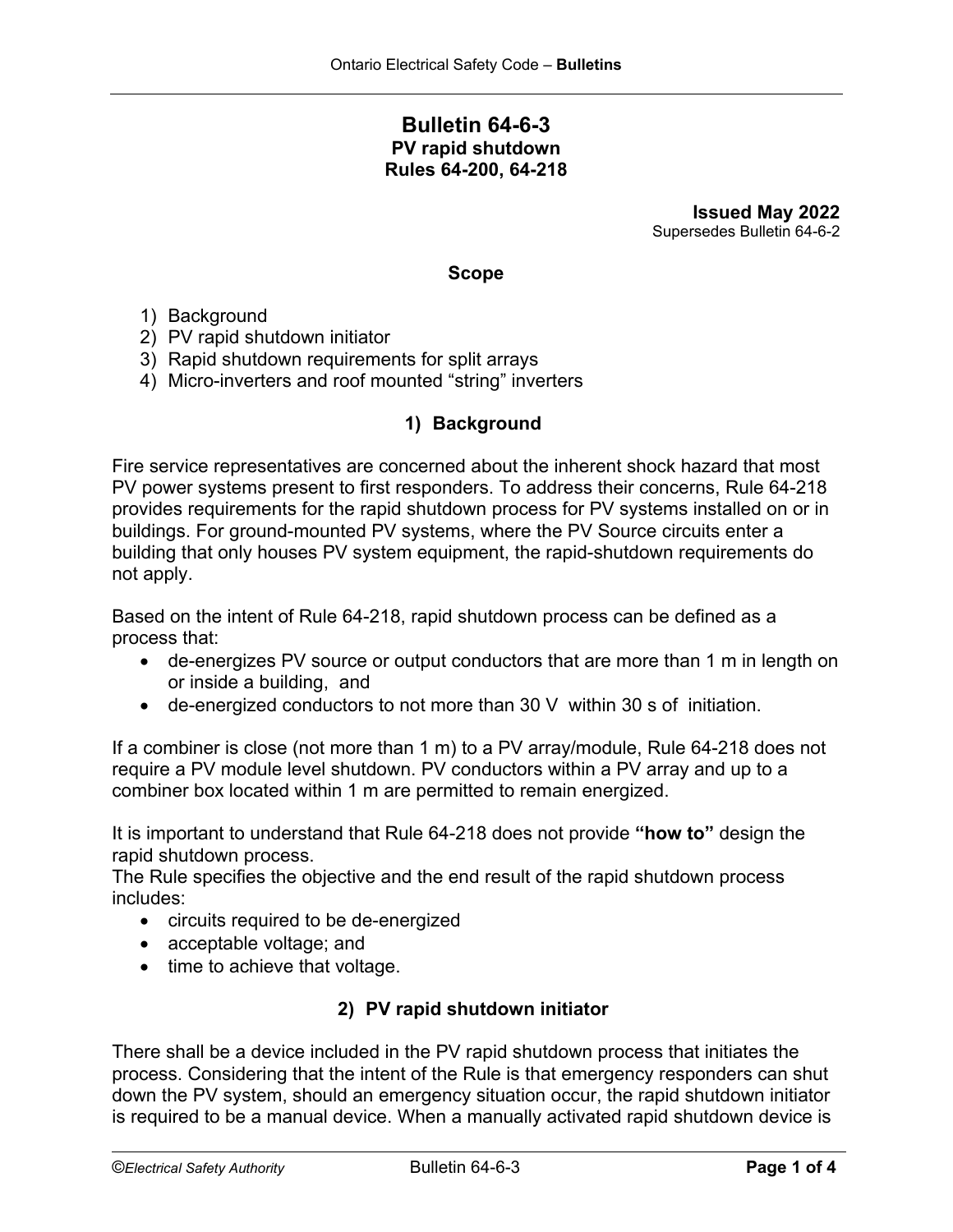provided, there is nothing that prevents other systems, such as an ancillary device from a fire alarm system, to also be able to shut down the system. The initiator may or may not be required to be a load breaking device, based on the design. If the initiator is part of a control circuit that activates a rapid shutdown and is not interrupting any load, it is not required to be a load breaking disconnecting means. Only when the initiator activates the rapid shut down by opening a PV source or output circuit is it required to be a load breaking disconnecting means. Rule 64-218 requires a device to initiate photovoltaic rapid shutdown to be readily accessible and located at the supply authority meter location. For other than single dwelling units, the location shall be at the consumer service or meter and at a permanent access to a building roof where the array(s) is installed; or within sight and within 9 m of the array(s). For stand alone systems, the initiating device shall be located at the permanent access to the building roof where the array(s) is installed or within site and within 9 m.

Rule 64-218 does not specify that a rapid shutdown device is required to be an emergency shut-off switch used for only that purpose. Based on a rapid shutdown process design, PV ac or dc disconnecting means may also be used as a rapid shutdown initiator, as shown in Diagram B2. The examples of devices that may be used as an initiator are:

- Utility disconnect switch
- "DG" disconnect switch
- Rapid-shutdown switch

# **Diagram B2 – "DG" disconnect switch or Utility disconnect switch may be used as an initiator**

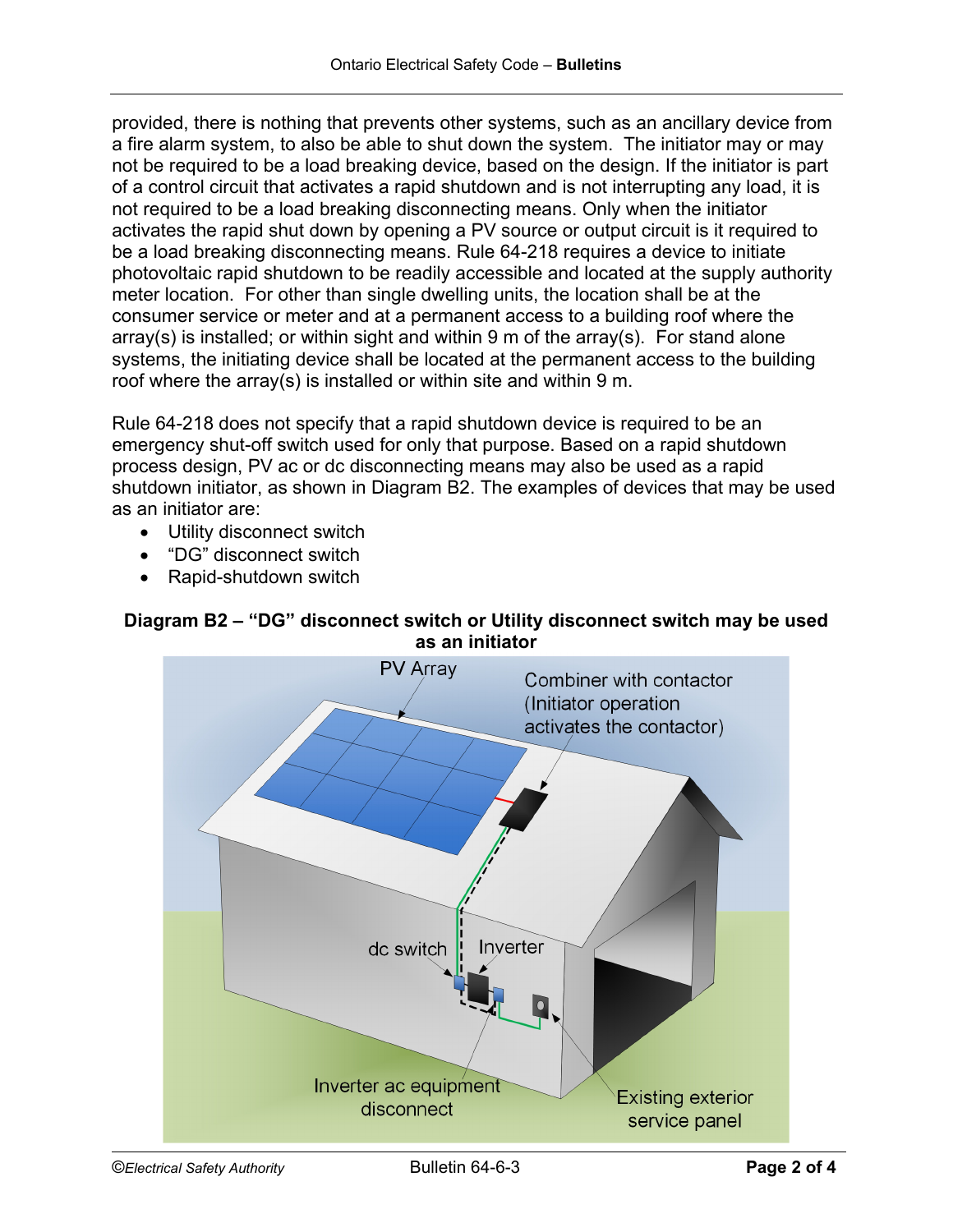# **3) Rapid shutdown requirements for conductors of a split array**

Rule 64-218 1) requires a PV system to be provided with a rapid shutdown when the PV source or output circuit insulated conductors is more than 1 m from the array. Questions have been asked if the requirements still applies to split arrays where the interconnecting wiring between the segments of the array exceeds 1 m from the PV array. Since it is difficult to tell which modules are interconnected with other modules to form a power producing unit, rapid shutdown is still required since the intent is to quickly identify conductors which are still energized after the rapid shutdown has been initiated primarily by first responders.

## **Question**

Where a Photovoltaic array is comprised of PV modules that are not contiguous (split array), can the interconnecting wiring between segments of the array exceed 1 meter without meeting rapid shutdown requirements of Rule 64-218 1)? (Diagram B3 below shows examples for rapid shutdown requirements).

## **Answer**

No